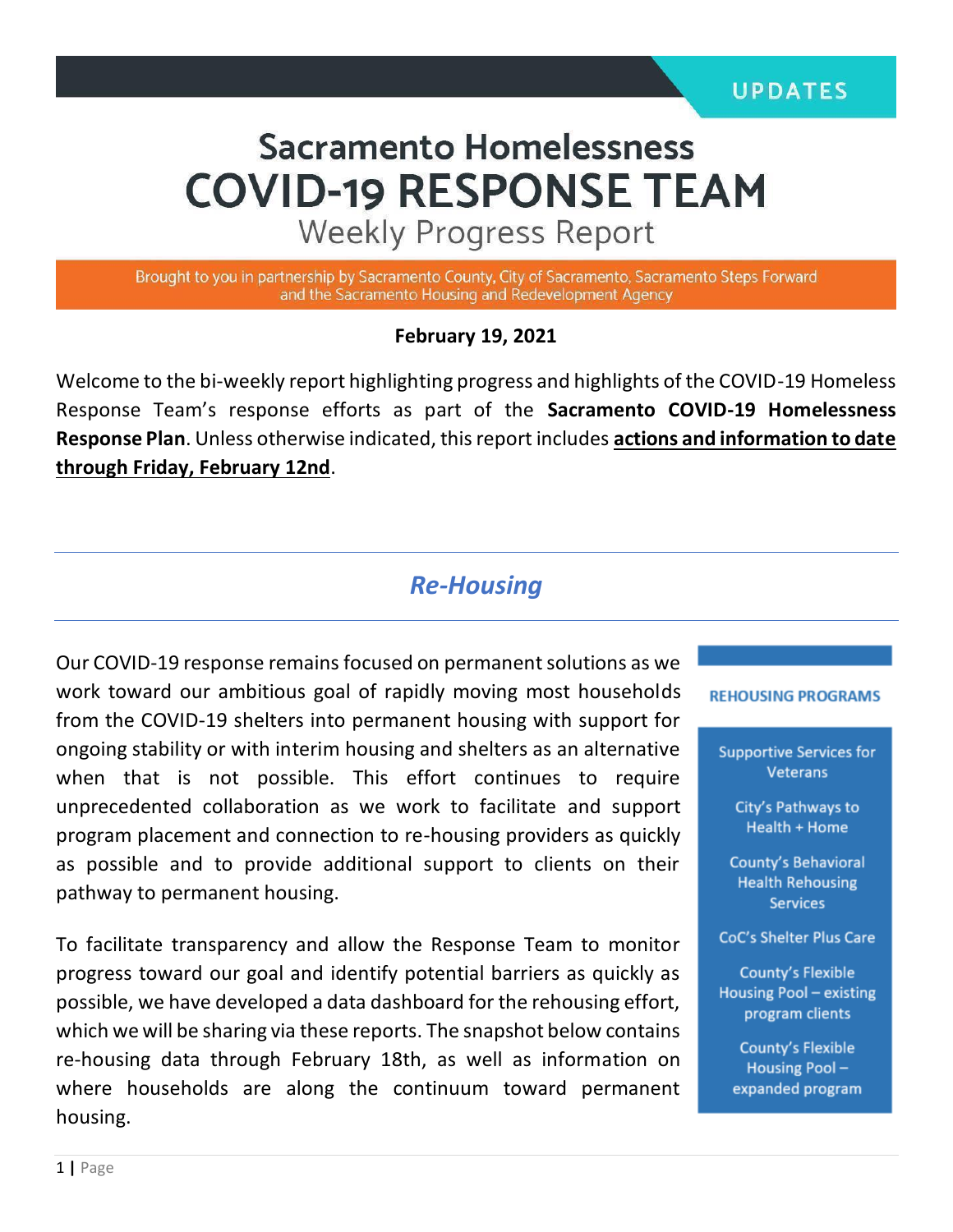# **CURRENT SYSTEM OVERVIEW**

### GOAL: 75% of the 559 eligible households are housed.

| 12% housed<br>64 households | l Goal: 75% Housed |
|-----------------------------|--------------------|
|                             |                    |

#### **Households Currently in Each Phase**

Click a bar to view clients that fall within that data set.



*"Preparing for Housing" includes critical steps such as collecting needed documentation or preparing other information necessary to establish eligibility for certain housing programs and resources or to increase the likelihood of successful applications for private market housing, among other things. Providers and navigators work directly with clients to support these activities.*

*"Other" indicates households who have exited to destinations other than permanent housing. This includes households who exited to unknown destinations or places not meant for human habitation, as well as institutional settings such as hospitals and treatment centers, but the majority of households in this category exited to emergency shelters with rehousing support.*

### **Re-housing Assistance into Existing Permanent Housing**

Shelter guests continue to work with re-housing programs or onsite navigators to identify and progress along pathways to permanent housing. Ongoing, regular case conferencing with rehousing providers continue, supporting providers to accelerate and monitor progress toward housing.

Program leads and providers convene on a bi-weekly basis to share progress and resources. Recent meetings have included presentations by Sacramento Steps Forward (SSF) navigators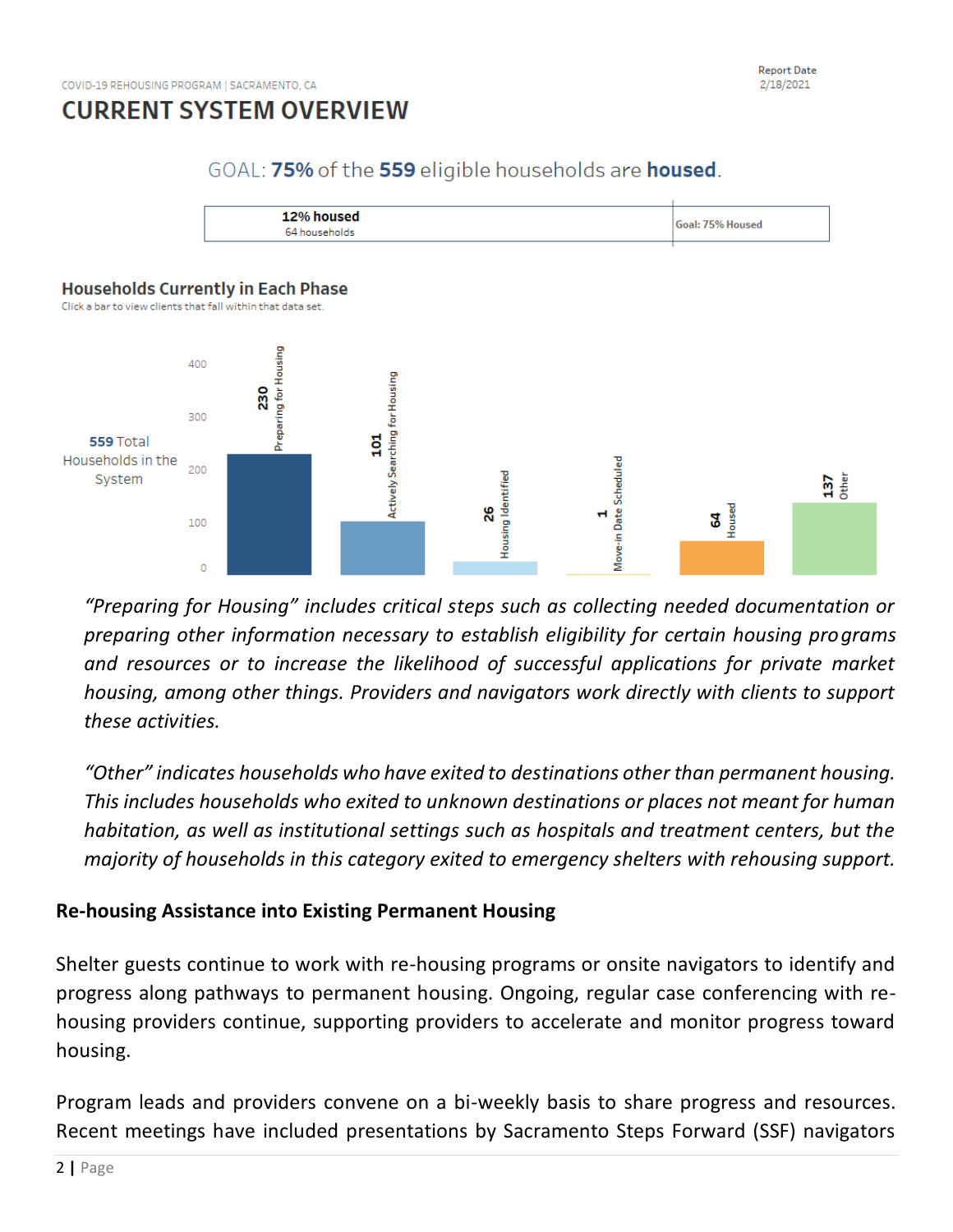Jenny Jordan, Cheryl Coley, and Darrelle Weaver sharing rehousing tip and strategies for exploring and securing private market housing and by Peter Bell from SSF on getting clients ready to move into Permanent Supportive Housing through the Coordinated Entry system.

The COVID-19 Homeless Response Team greatly appreciates the significant efforts of each of the re-housing program leads and providers, as well as partners who have shared information about available resources and demonstrated commitment to collaboration in support of the rehousing effort.

# **Re-housing Partner Spotlight: County Flexible Housing Pool Program**

*To highlight partners providing critical work toward our overall re-housing effort, and to share information about community resources available throughout the community, we will be regularly spotlighting specific programs in these report*s.



### **Department of Human Assistance** Changing Course. Changing Lives.

The County Department of Human Assistance (DHA) Flexible Housing Pool Program (FHP) is a scalable re-housing program that provides financial assistance and case management services to meet the needs of those experiencing homelessness in Sacramento. Using a variety of funding sources, the program has targeted assistance to frequent users of county systems, families, elderly, disabled, and individuals needing support. The program is funded through the Sacramento County General Fund, State, and Federal funding, with assistance and services ranging from Rapid Re-Housing to Permanent Supportive Housing.

The program began in March of 2018, initially targeting the top 250 most frequent users of county systems, then expanded to serve over 700 households as additional funding was identified. FHP has provided a wide range of support services and housing options from single site leased units to scattered site housing. Families and individuals have been connected to apartments, homes, shared living, and community housing with a "whatever it takes" approach to resolving homelessness for vulnerable persons within Sacramento County.

Through collaboration with Property Related Tenant Service and Intensive Case Management Service community based providers, the program has deepend capacity to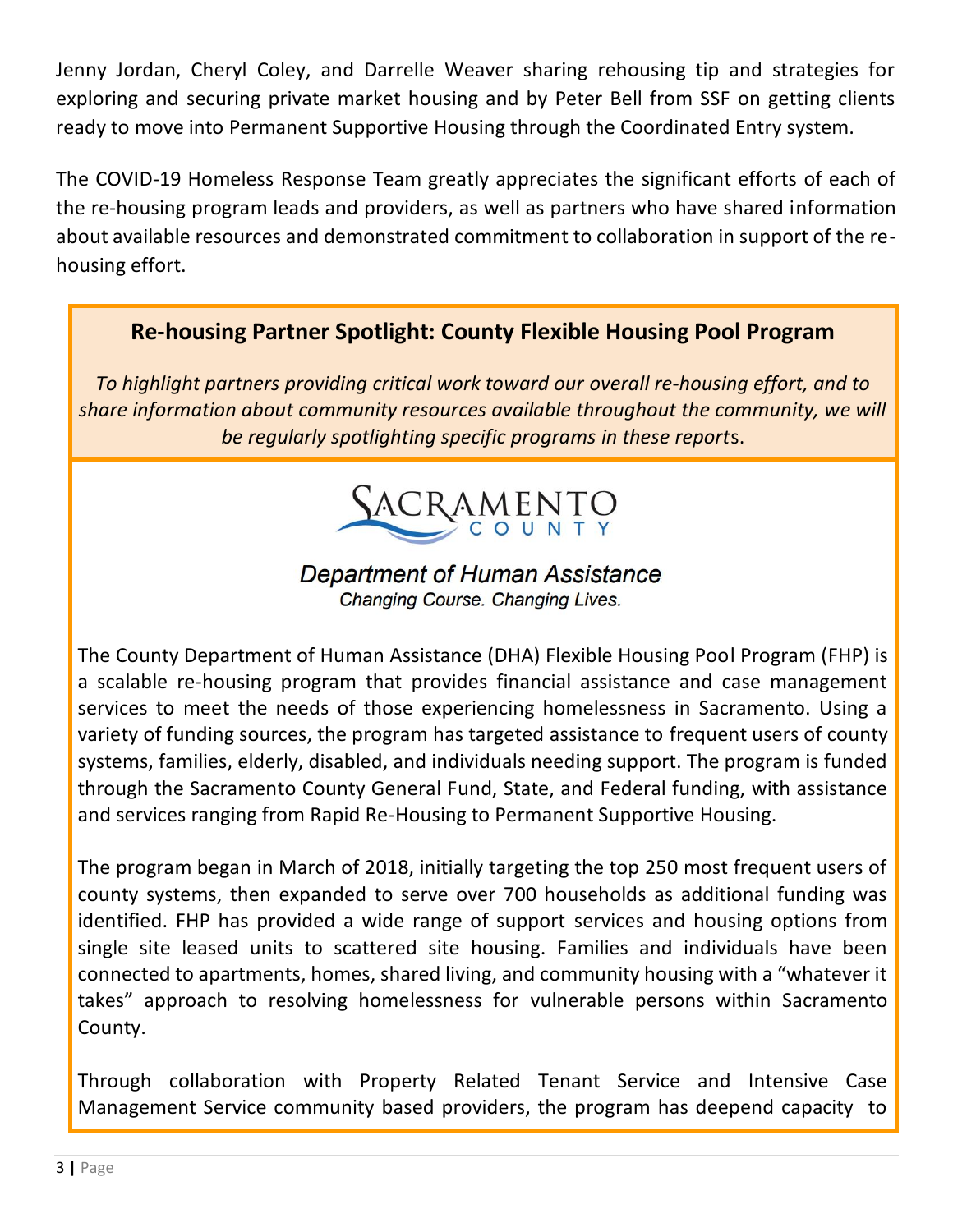assist those needing connection to community-based and county programs aimed at permanent housing stability.

Three local providers assist with housing locating, rent, utilities, and property maintenance, while four local providers assist with case management services for health, home, life skills, and employment service plans. FHP is a part of a greater Sacramento County collaborative that originated from the County Homeless Initiatives and is County Initiative #4 [website.](https://www.saccounty.net/Homelessness/Pages/HomelessnessInitiativesFactSheet.aspx)

# *Isolation/Quarantine*

*As an emergency response to COVID-19, medically supported isolation care centers, and preventative quarantine care centers have been temporarily funded to provide safe places for people experiencing homelessness who are COVID+, symptomatic or otherwise highly vulnerable.*

### **Update since last report:**

## Medically supported isolation units

The City and County are evaluating FEMA funding and implications for continuing medical isolation trailer options beyond the end of February to continue to provide a safe place for people experiencing homelessness who are COVID+ to stay and receive medical supervision. The medically supported isolation units that opened in preparation for the trailers' initial closure date remain open and will continue to be. The referral process remains unchanged.

### Preventative quarantine care centers

The City and County are also exploring and evaluating options for continuing to operate preventative quarantine care sites beyond the end of March.

The total number of rooms available currently and the number of individuals/households served since April 8th through February 12th are as follows: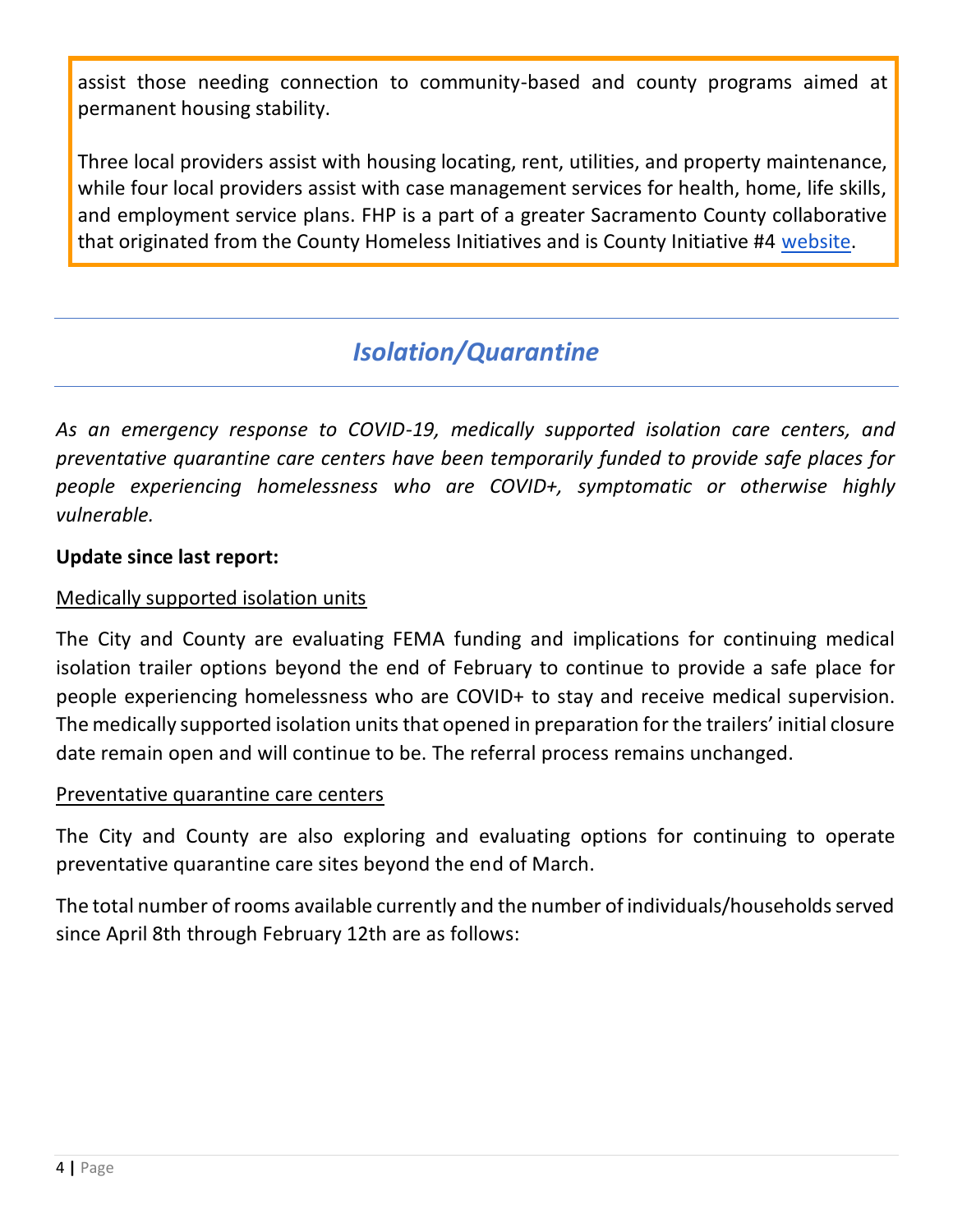Medically Supported Isolation Care Center 15 rooms & 28 trailers available Total of 339 individuals/292 HH served thru 2/12/2021 Preventative Quarantine Care Center 357 rooms available Total of 1,257 individuals/1,027 HH served thru 2/12/2021 *\*Total unduplicated individuals served since 4/8/20: 1,264.* 

*Ensuring Safety and Health for Persons Living Outdoors*

*This strategy is focused around providing coordinated support to people who are unsheltered to remain safely in place per CDC guidance to slow the spread of COVID-19.*

Since efforts began April 8th, County Department of Health Services (DHS) has installed 58 handwashing stations and 52 toilets in 40 locations; water has been regularly delivered to encampments throughout the County. Sanitation stations and water delivery will continue through March 2021.

# *COVID Testing*

*County Public Health in partnership with medical partners are completing robust COVID-19 testing at shelters, encampments and isolation/quarantine care centers with the goal of being able to do widespread testing to ensure the health and safety of people experiencing homelessness. The numbers in the table below are cumulative through Friday, Feb. 5, 2021.*